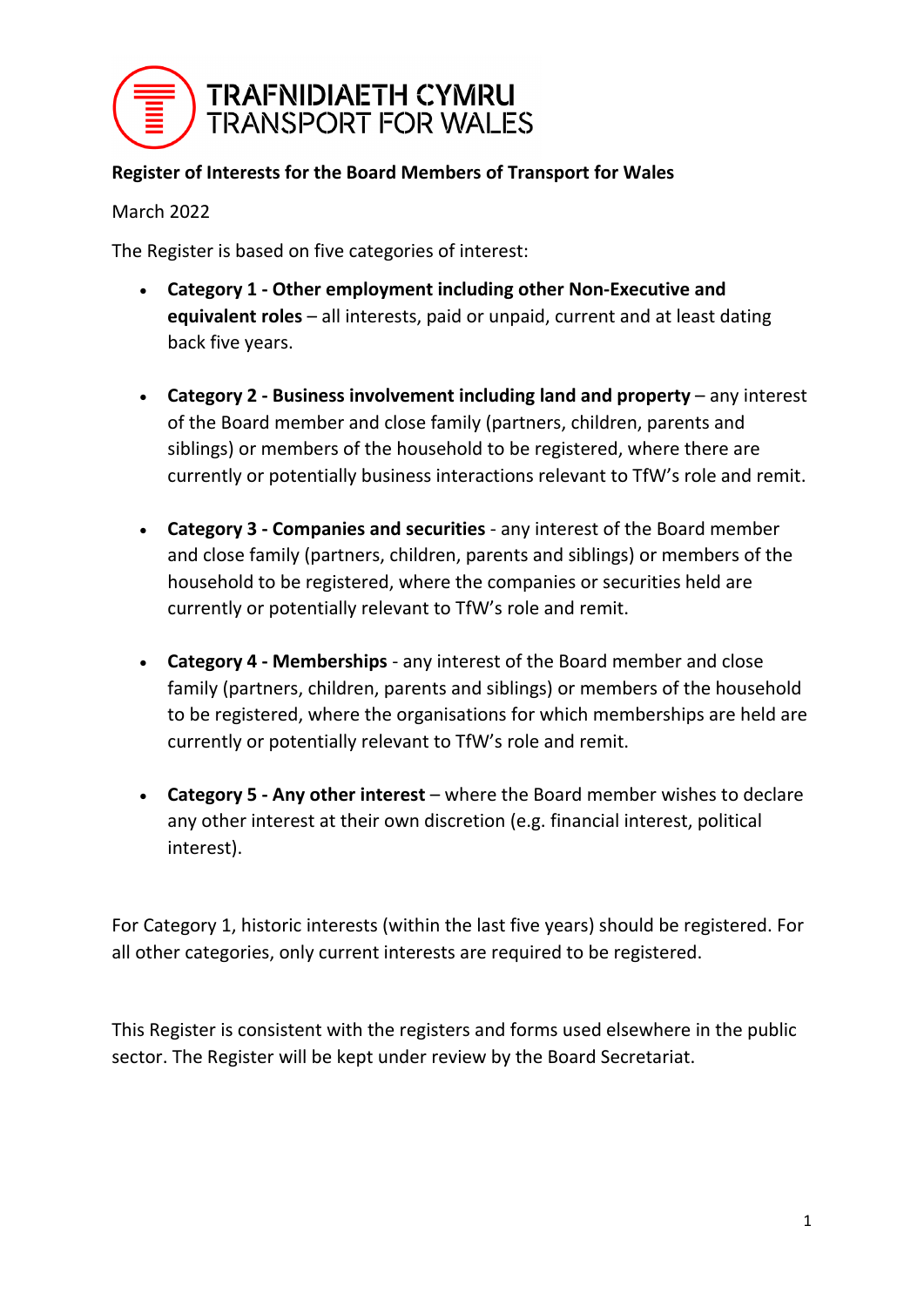

# **Register of Interests for the Board Members of Transport for Wales**

# **Category 1 - Other employment, including other Non-Executive and equivalent roles**

| <b>Name</b>              | <b>Effective</b><br><b>Date</b><br>(From/To) | Organisation        | <b>Nature of</b><br><b>Business</b> | <b>Nature of Post</b>                                                                                                        | <b>Additional Information</b>                          |
|--------------------------|----------------------------------------------|---------------------|-------------------------------------|------------------------------------------------------------------------------------------------------------------------------|--------------------------------------------------------|
| <b>Alison Noon-Jones</b> | $31/5/16$ to                                 | Leidos Europe       | Defence                             | <b>Vice President</b>                                                                                                        |                                                        |
|                          | current                                      | Ltd.                | logistics                           | and HR Director                                                                                                              |                                                        |
| <b>Alison Noon-Jones</b> | $4/7/12$ to                                  | Al Noon             | Management                          | Managing                                                                                                                     |                                                        |
|                          | current                                      | Consulting          | Consultancy                         | <b>Director</b>                                                                                                              |                                                        |
| James Price              | $2006 -$<br>Present                          | Welsh<br>Government | Government                          | Director /<br><b>Director General</b><br>Deputy<br>Permanent<br>Secretary for<br>Economy, Skills<br>and Natural<br>Resources | Seconded to Transport for Wales<br>from 1 January 2018 |
| James Price              | Ongoing                                      | <b>Network Rail</b> | <b>Public Sector -</b><br>Transport | <b>Wales Route</b><br>Supervisory<br>Board - Transport<br>for Wales<br>representative                                        |                                                        |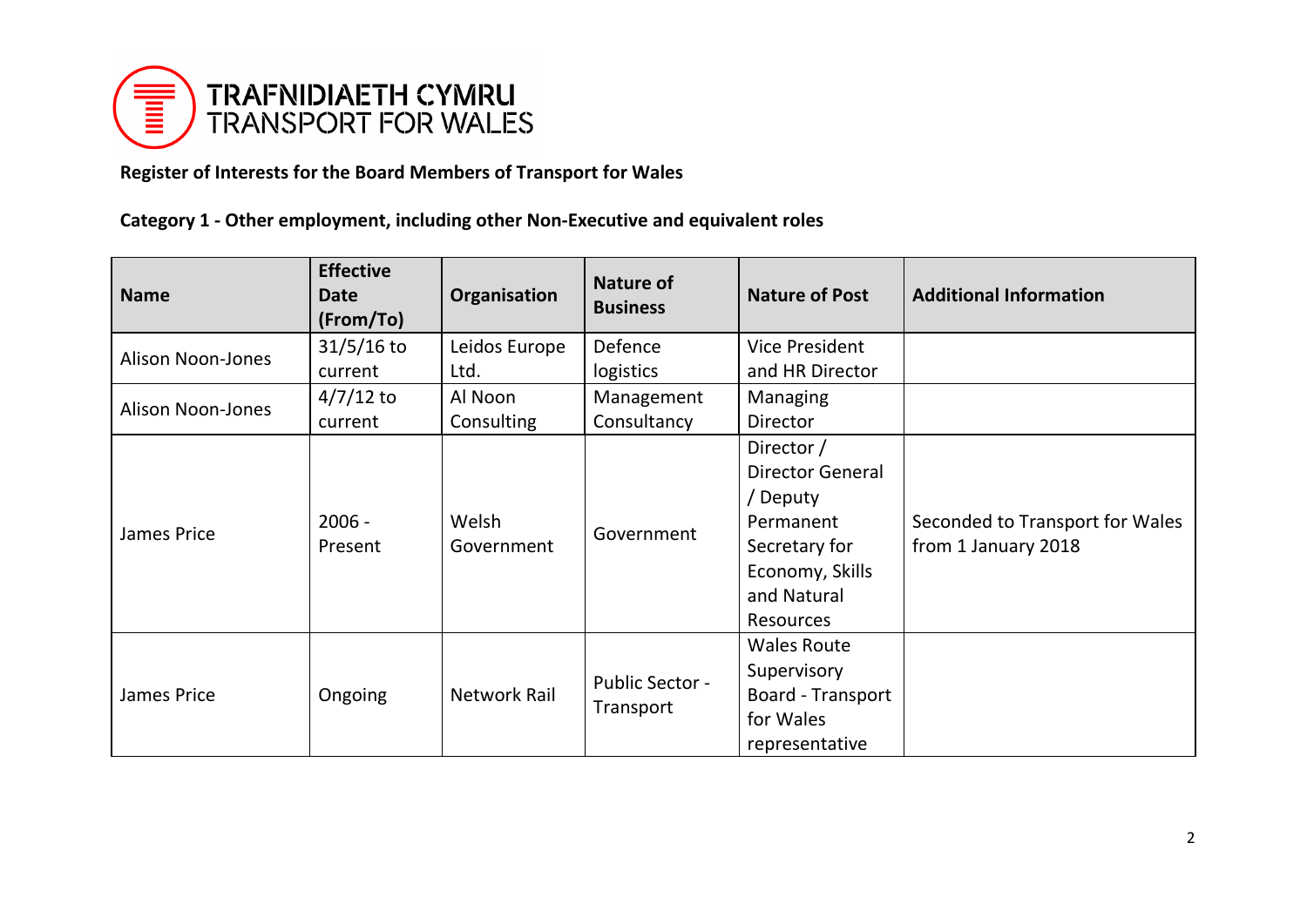

| Nicola Jane Kemmery | $01/08/10$ -<br>Present   | Dwr Cymru<br><b>Welsh Water</b>                            | Not for Profit<br>Utility - Water<br>Industry              | Health and Safety<br>Director                                         |                                                                                                                                               |
|---------------------|---------------------------|------------------------------------------------------------|------------------------------------------------------------|-----------------------------------------------------------------------|-----------------------------------------------------------------------------------------------------------------------------------------------|
| Nicola Jane Kemmery | $05/11/13 -$<br>11/2019   | Institution of<br>Occupational<br>Safety and<br>Health     | <b>Health and</b><br>Safety<br>Professional<br><b>Body</b> | <b>Council Member</b><br>(Unpaid<br><b>Voluntary Elected</b><br>Role) | Elected by IOSH members for 3<br>year term 2013-16 and re-<br>elected for a second 3 year term<br>2016-2019                                   |
| Sarah Howells       | $11/2021 -$<br>Present    | Jurassic Fibre                                             | Telecommunicat<br>ions                                     | Director of<br>Customer<br>Experience                                 |                                                                                                                                               |
| Sarah Howells       | $11/2021 -$<br>Present    | <b>Bus</b><br>Decarbonisatio<br>n Task and<br>Finish group | Advisory                                                   | Member                                                                |                                                                                                                                               |
| Scott Waddington    | 01/12/2018                | Cardiff<br>Metropolitan<br>University                      | Higher<br>Education                                        | <b>Audit Committee</b><br>Chair and<br>Governor                       |                                                                                                                                               |
| Scott Waddington    | 22/09/2014 -<br>present   | Cardiff<br><b>Business Club</b><br>Limited                 | <b>Business</b><br>development                             | Director                                                              |                                                                                                                                               |
| Alun Bowen          | 15 July 2021<br>- present | <b>KAZ Minerals</b><br>Limited                             | Copper mining<br>and production                            | Non-Executive<br><b>Director</b>                                      | Chair of the Audit Committee<br>and a member of the Health,<br>Safety and Sustainability<br>Committee and the Project<br>Assurance Committee. |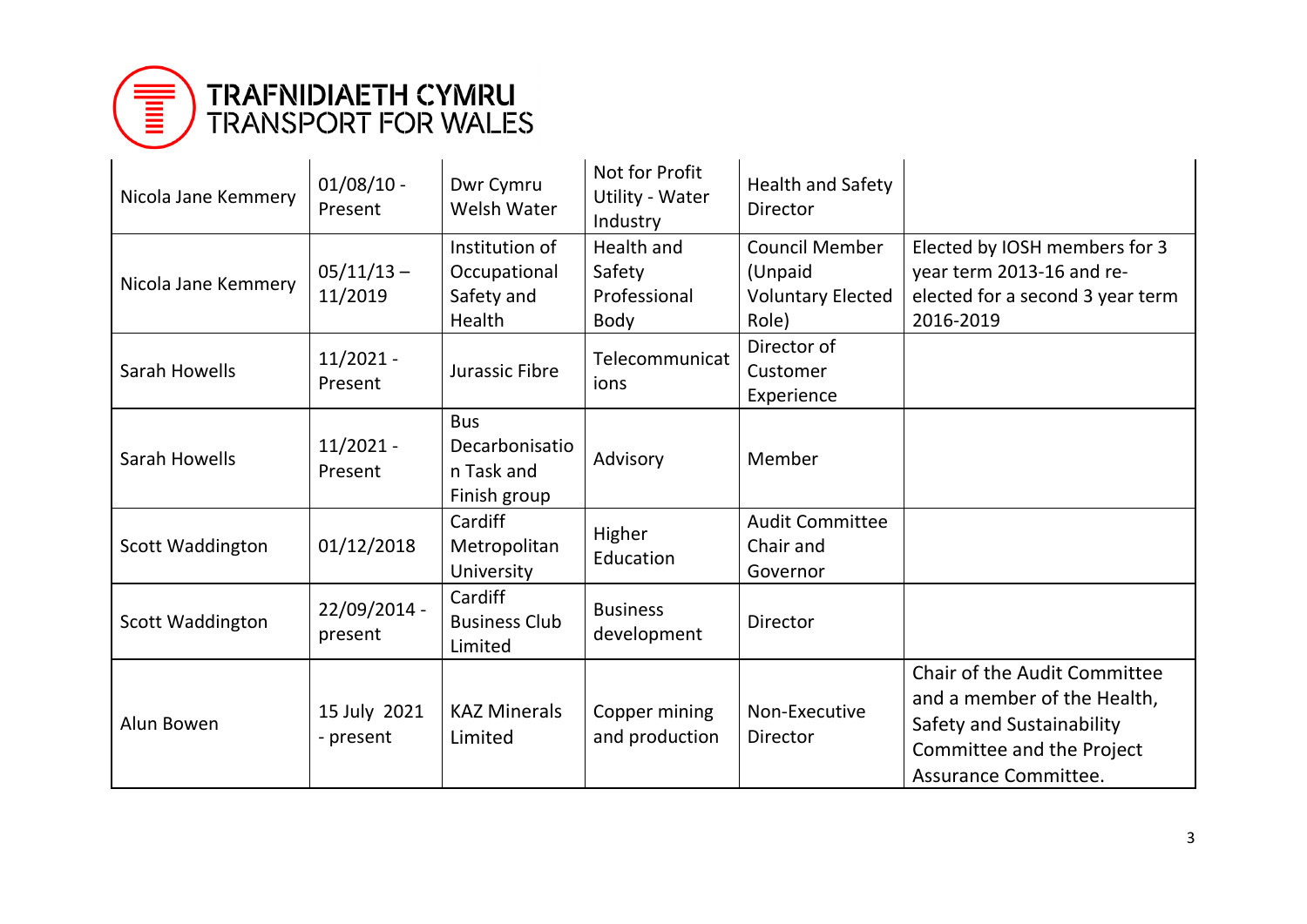

| <b>Vernon Everitt</b> | 2007-Present             | Transport for<br>London       | <b>Public Transport</b> | Managing<br><b>Director</b><br>Customers,<br>Communication<br>and Technology |                                                                       |
|-----------------------|--------------------------|-------------------------------|-------------------------|------------------------------------------------------------------------------|-----------------------------------------------------------------------|
| <b>Vernon Everitt</b> | December<br>2020-present | <b>National Grid</b>          | <b>Utilities</b>        | Chair                                                                        | Chair of the Technology Advisory<br><b>Council, National Grid ESO</b> |
| <b>Vernon Everitt</b> |                          | Marston<br>Holdings<br>Group  | Judicial services       | Member                                                                       |                                                                       |
| <b>Vernon Everitt</b> |                          | London<br>Transport<br>Museum | Charity                 | Trustee                                                                      |                                                                       |

### **Category 2 - Business involvement, including land and property**

| <b>Name</b>          | <b>Name of the Property</b> | <b>Location of the Property</b>     | <b>Additional Information</b>                                                                                                                   |
|----------------------|-----------------------------|-------------------------------------|-------------------------------------------------------------------------------------------------------------------------------------------------|
| <b>Heather Clash</b> | <b>Mitchell Cycles</b>      | 260 - 264 Barton Street, Gloucester | Rental of the property - no<br>ownership or part of the<br>business on the premises -<br>property is owned and rented as<br>a commercial rental |

**Category 3 - Companies and securities**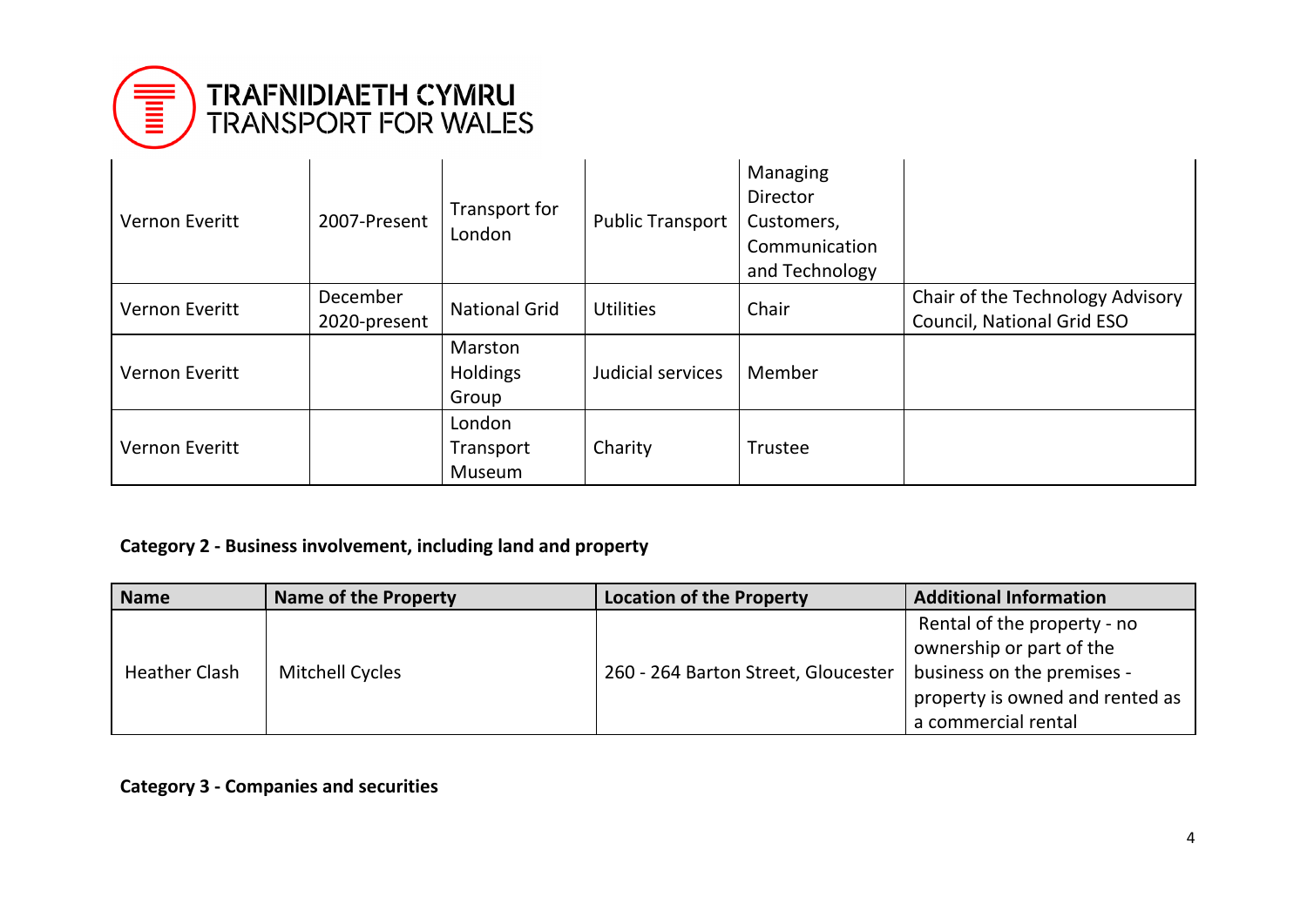

| <b>Name</b> | <b>Effective Date (From/To)</b> |  | Organisation / Body   Nature of Business   Additional Information |
|-------------|---------------------------------|--|-------------------------------------------------------------------|
|             |                                 |  |                                                                   |
|             |                                 |  |                                                                   |
|             |                                 |  |                                                                   |

### **Category 4 - Memberships**

| <b>Name</b>          | <b>Name of Club or Society</b>                                       | <b>Additional Information</b>    |
|----------------------|----------------------------------------------------------------------|----------------------------------|
|                      | Alison Noon-Jones   Chartered Institute of Personnel and Development | Fellow                           |
| Alun Bowen           | Institute of Chartered Accountants in England and Wales   Fellow     |                                  |
| Nicola Kemmery       | Institution of Occupational Safety and Health                        | <b>Chartered Member - CMIOSH</b> |
| <b>Heather Clash</b> | <b>ACMA</b>                                                          | Member                           |